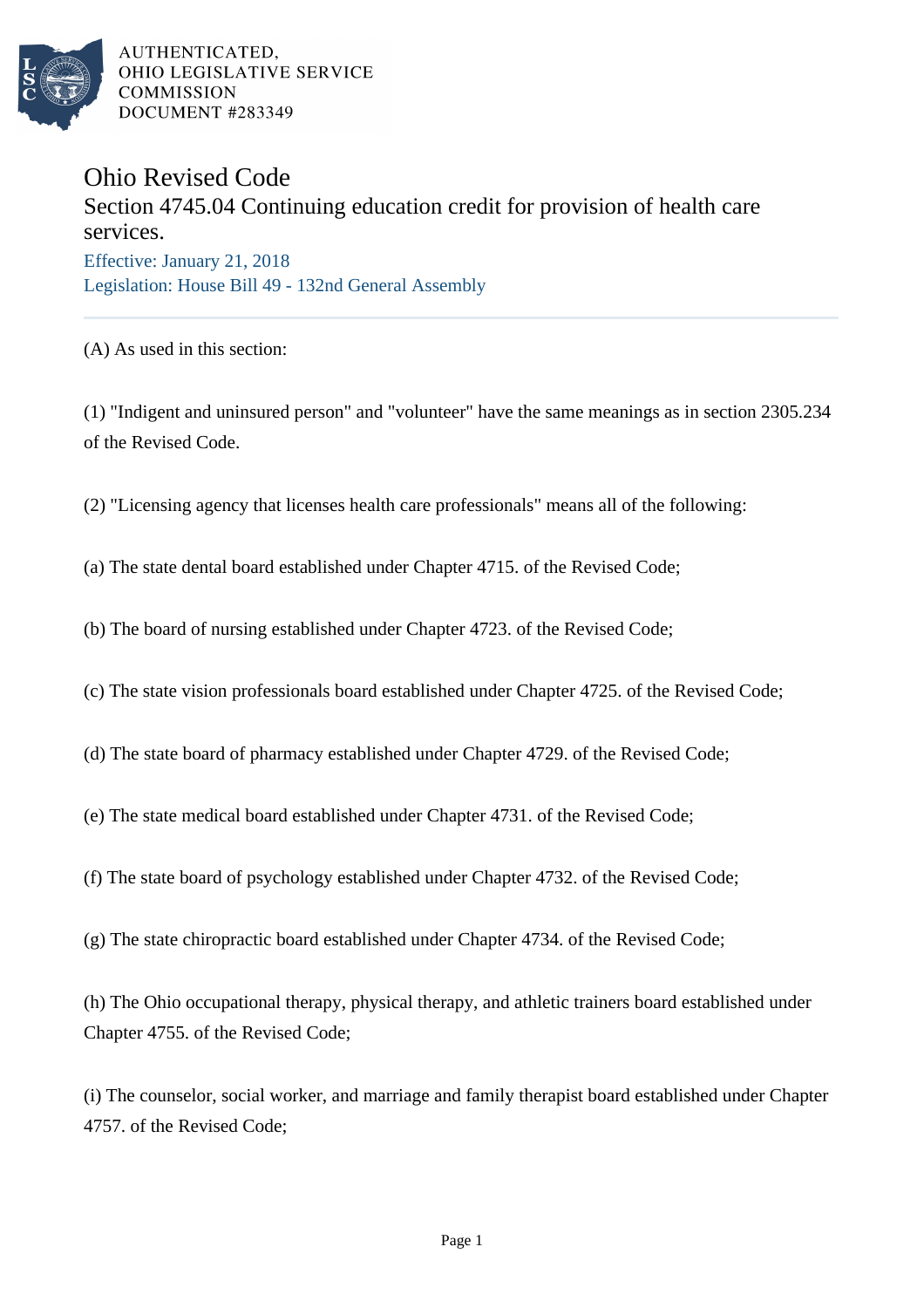

AUTHENTICATED. OHIO LEGISLATIVE SERVICE **COMMISSION** DOCUMENT #283349

(j) The chemical dependency professionals board established under Chapter 4758. of the Revised Code;

(k) The state board of emergency medical services established under Chapter 4765. of the Revised Code;

(l) The state speech and hearing professionals board established under Chapter 4744. of the Revised Code;

(m) Any other licensing agency that considers its licensees to be health care professionals.

(B) Notwithstanding any provision of the Revised Code to the contrary, a licensing agency that licenses health care professionals shall apply toward the satisfaction of a portion of a licensee's continuing education requirement the provision of health care services if all of the following apply:

(1) The licensing agency that licenses health care professionals requires a licensee to complete continuing education as a condition of having a license renewed by the agency.

(2) The licensee provides the health care services to an indigent and uninsured person.

(3) The licensee provides the health care services as a volunteer.

(4) The licensee satisfies the requirements of section 2305.234 of the Revised Code to qualify for the immunity from liability granted under that section.

(5) The health care services provided are within the scope of authority of the licensee renewing the license.

(C) A licensing agency that licenses health care professionals shall permit a licensee to satisfy up to one-third of the licensee's continuing education requirement by providing health care services as a volunteer. A licensing agency that licenses health care professionals shall permit a licensee to earn continuing education credits at the rate of one credit hour for each sixty minutes spent providing health care services as a volunteer.